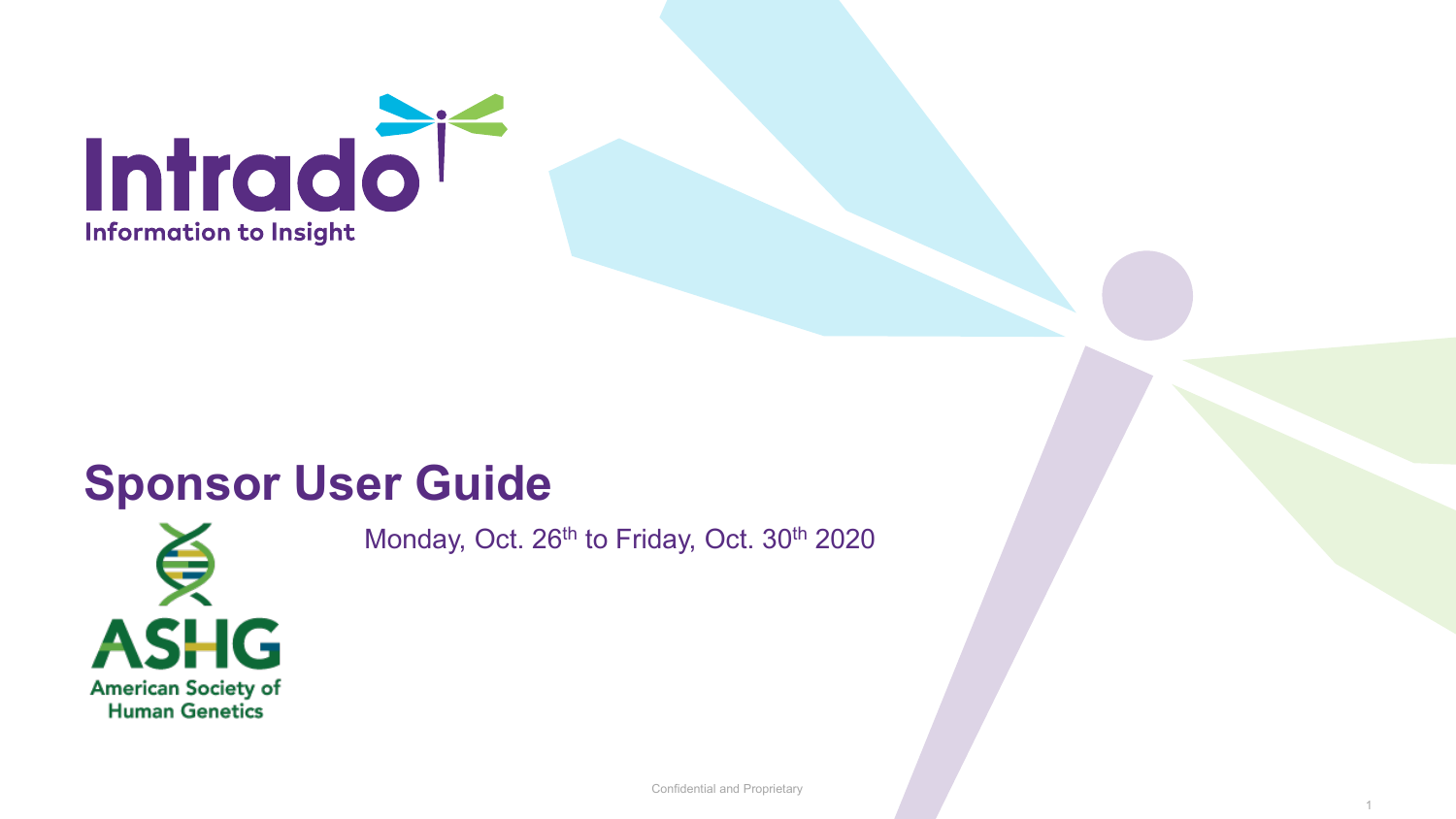#### **Step 1: Log into the environment with the below link.** <https://onlinexperiences.com/Launch/Event.htm?ShowKey=110723>

**Step 2:**

**Enter your Email Address and password The same information that you used in The booth builder. If you are staff your leader may have Assigned your user ID and password. You can also choose forgot password and reset your Password at any time, but user id is usually your email Address!**



Technical Requirements | System Check | Port Troubleshooting © Copyright 2018 INXPO, Inc. All rights reserved.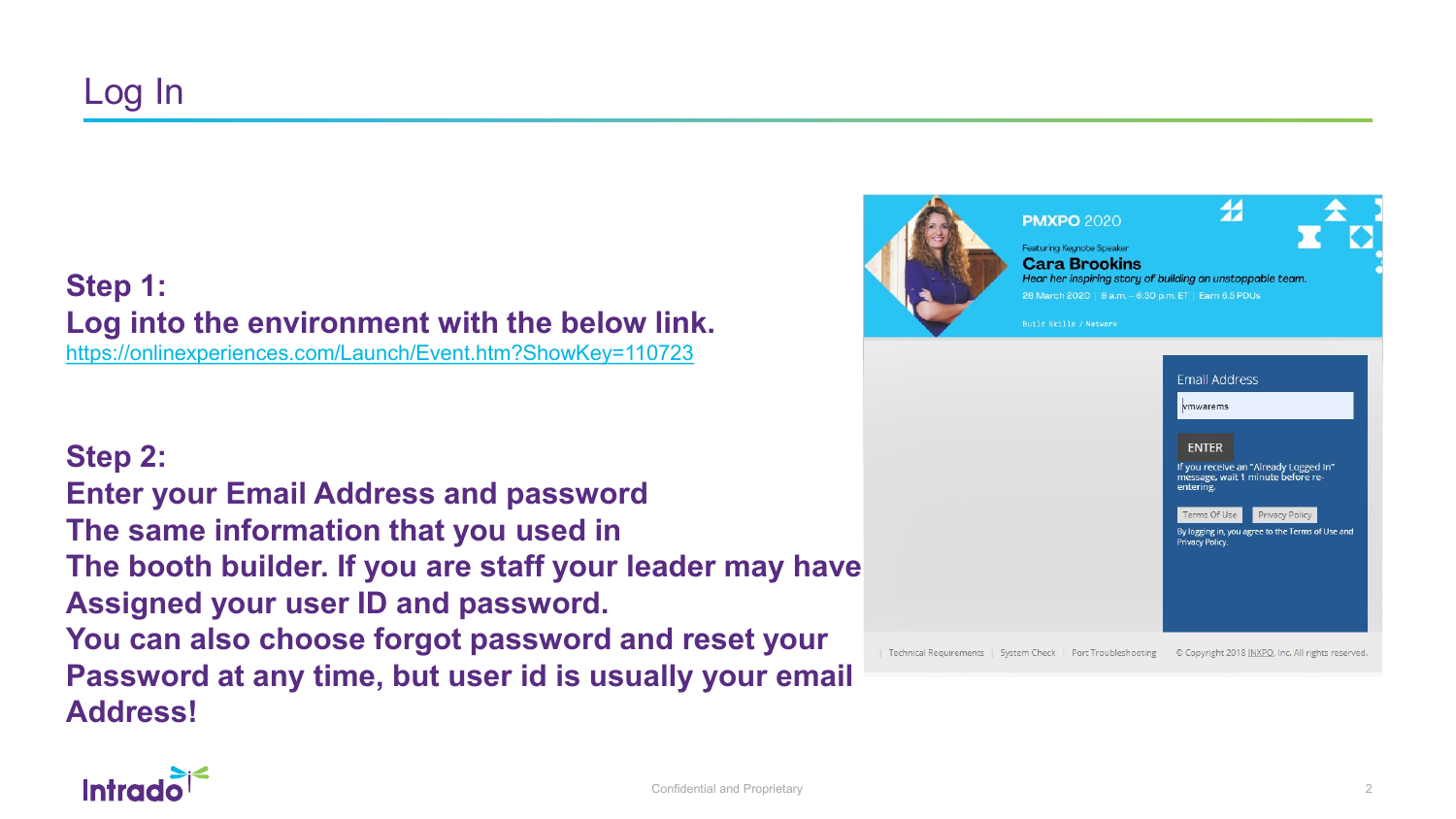## **Step 3: Update your Profile Picture**

• **Select "Profile" from the top navigation, under Lobby, to upload a photo and update your profile picture.** 

Profile

• **Select "Edit Photo" and upload your picture**



**Meryl Shane** 

• **Select the image uploaded, click "Select" and then "Save Changes"**



|             |                         | <b>INGITIC INICITI UNIQHIC</b>             | nuurcoo            |                     |
|-------------|-------------------------|--------------------------------------------|--------------------|---------------------|
|             | Company                 |                                            | City               |                     |
|             | <b>Job Title</b>        |                                            | State/Prov         |                     |
| dit Photo   | Phone                   |                                            | Country            |                     |
| leryl Shane |                         | Email MSHANE@INXPO.COM                     | <b>Postal Code</b> |                     |
|             |                         | Language English United States             |                    | Auto-Forward Mail   |
|             |                         | Time Zone (UTC-05:00) Eastern Time (US { ▼ |                    | Auto-Forward vCards |
|             | <b>Personal Message</b> |                                            |                    |                     |
|             |                         |                                            |                    |                     |
|             |                         |                                            |                    |                     |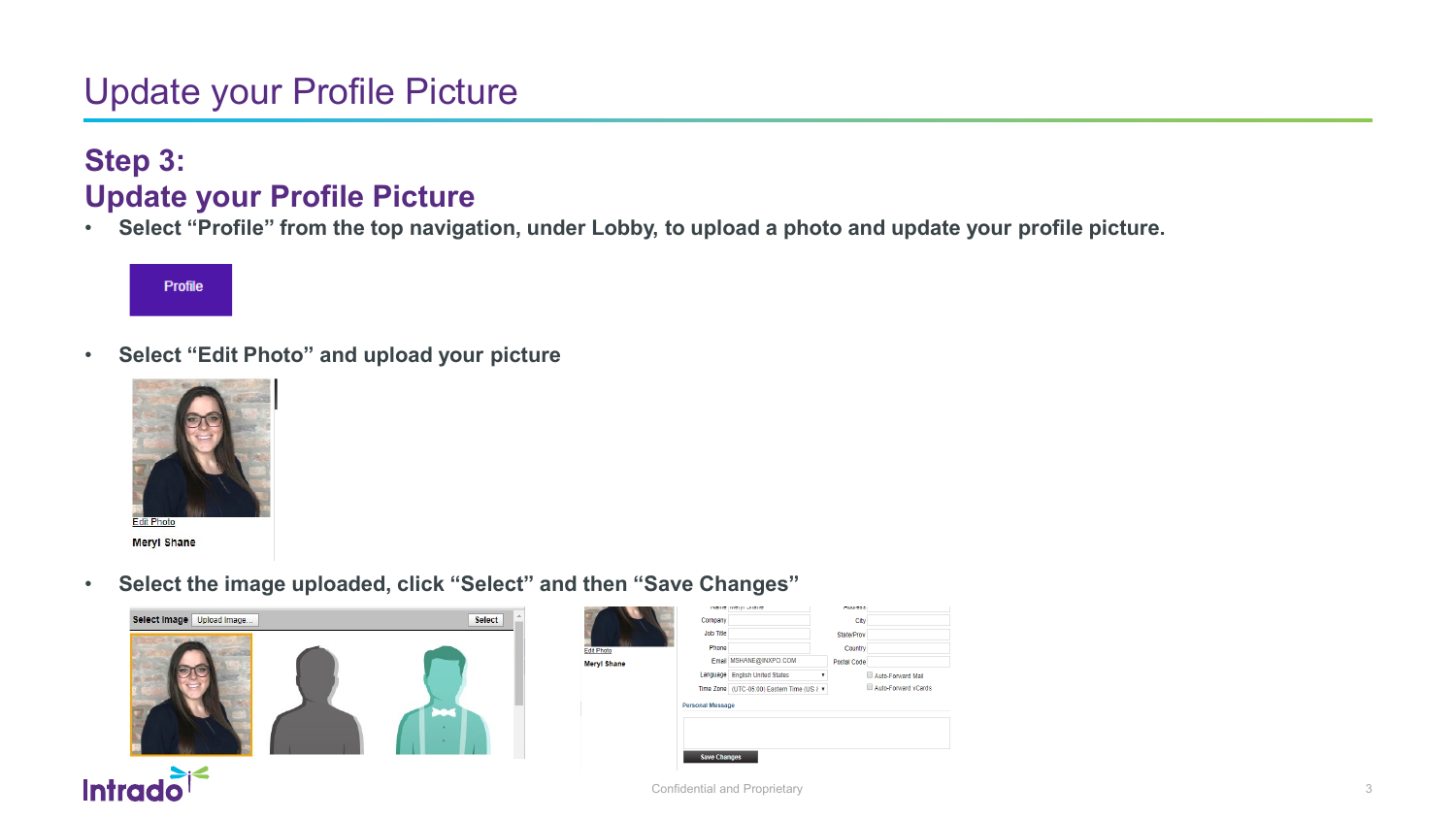## Enter your booth

## **Step 4: Enter your booth**

• **Select "Exhibits" from the top navigation**

## **Exhibit Hall**

• **Find and click on your booth from the Exhibit Hall**



- **PM** Projec **Help Desk** Exit Feedback Kiryl Shpak<br>Trusted IT Group ロ凤 Agenda & PDU Information **Chat with us!** PM Project<br>XZ. Management.com **Contribute Content Resources** CLICK HERE TO CHA
- **Click on the Booth Rep Tool Button in the top right of the screen.**



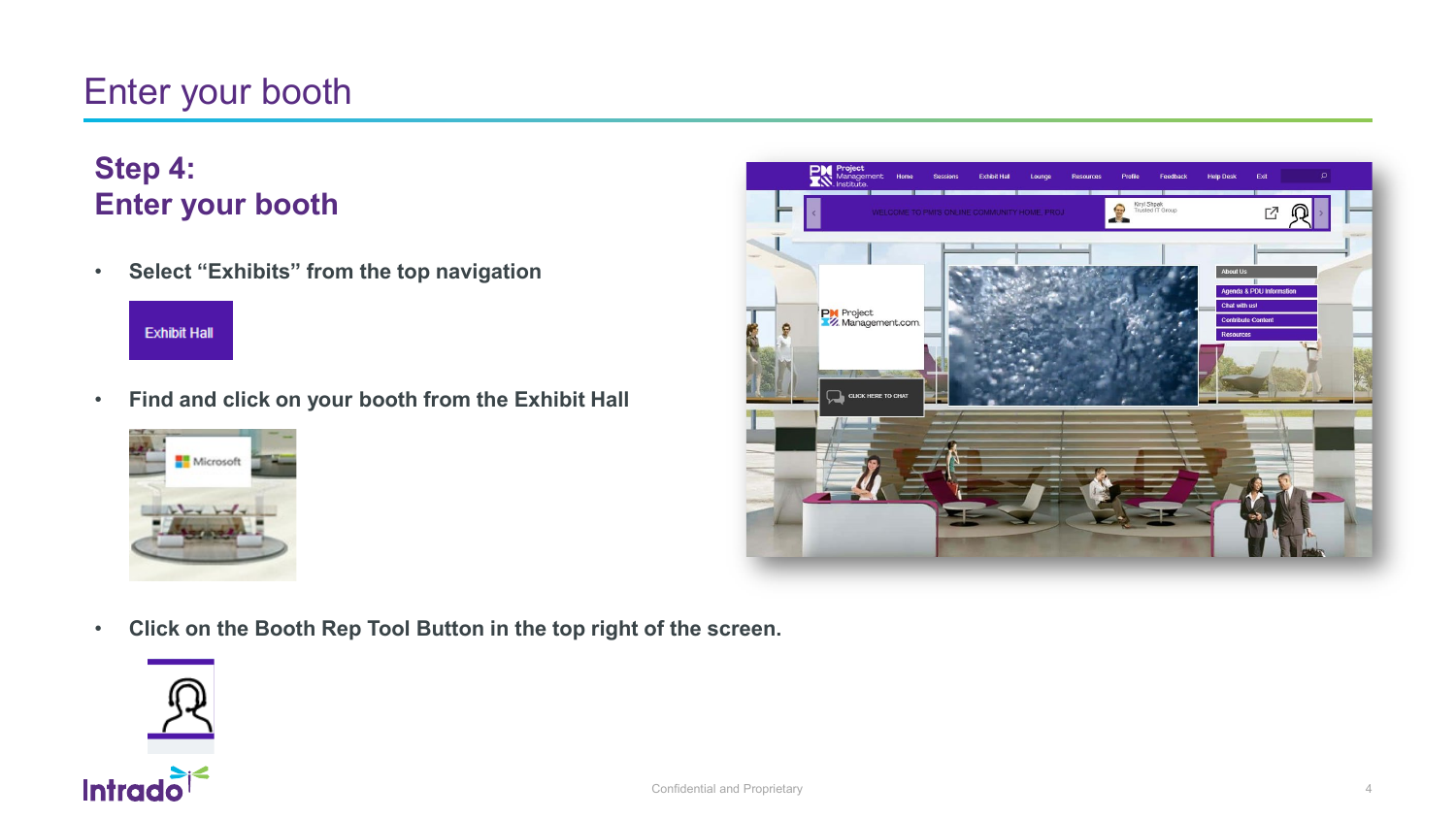## Booth Rep Tool Overview

**The Booth Rep Tool allows you to manage attendees, participate in the group chat as well as initiate private chats all from one interface.**

- **1. Queues Tab/Booth Chat Tab**
- **2. Rep Chat**
- **3. Attendee Information Area**



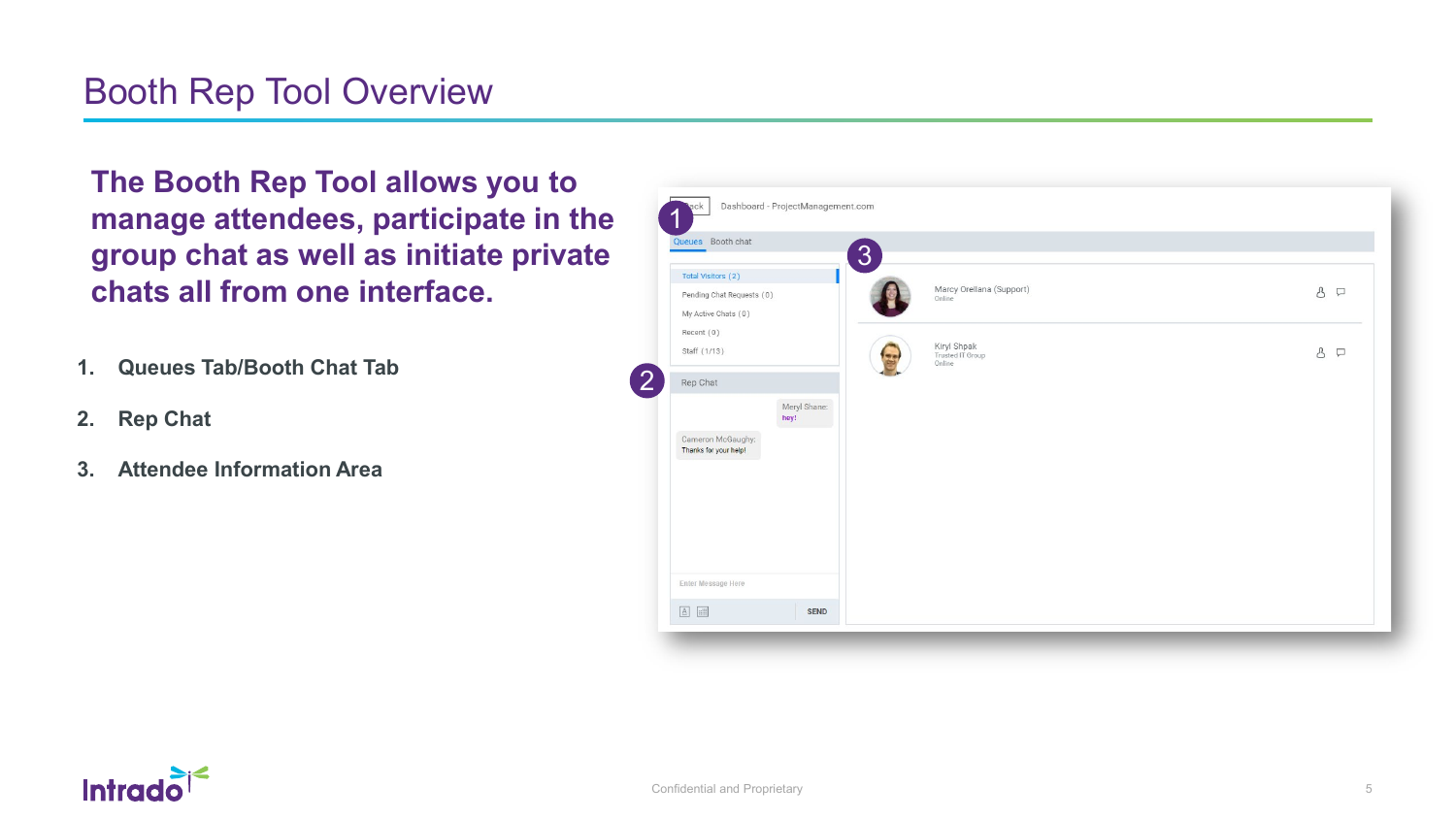#### **Visitors**

- **1. List of current booth visitors**
- **2. List of private chat requests that have not been accepted**
- **3. List of my active Private chats**
- **4. List of Recent Private chats**
- **5. List of Booth Staff (Parenthesis show number of staff online)**



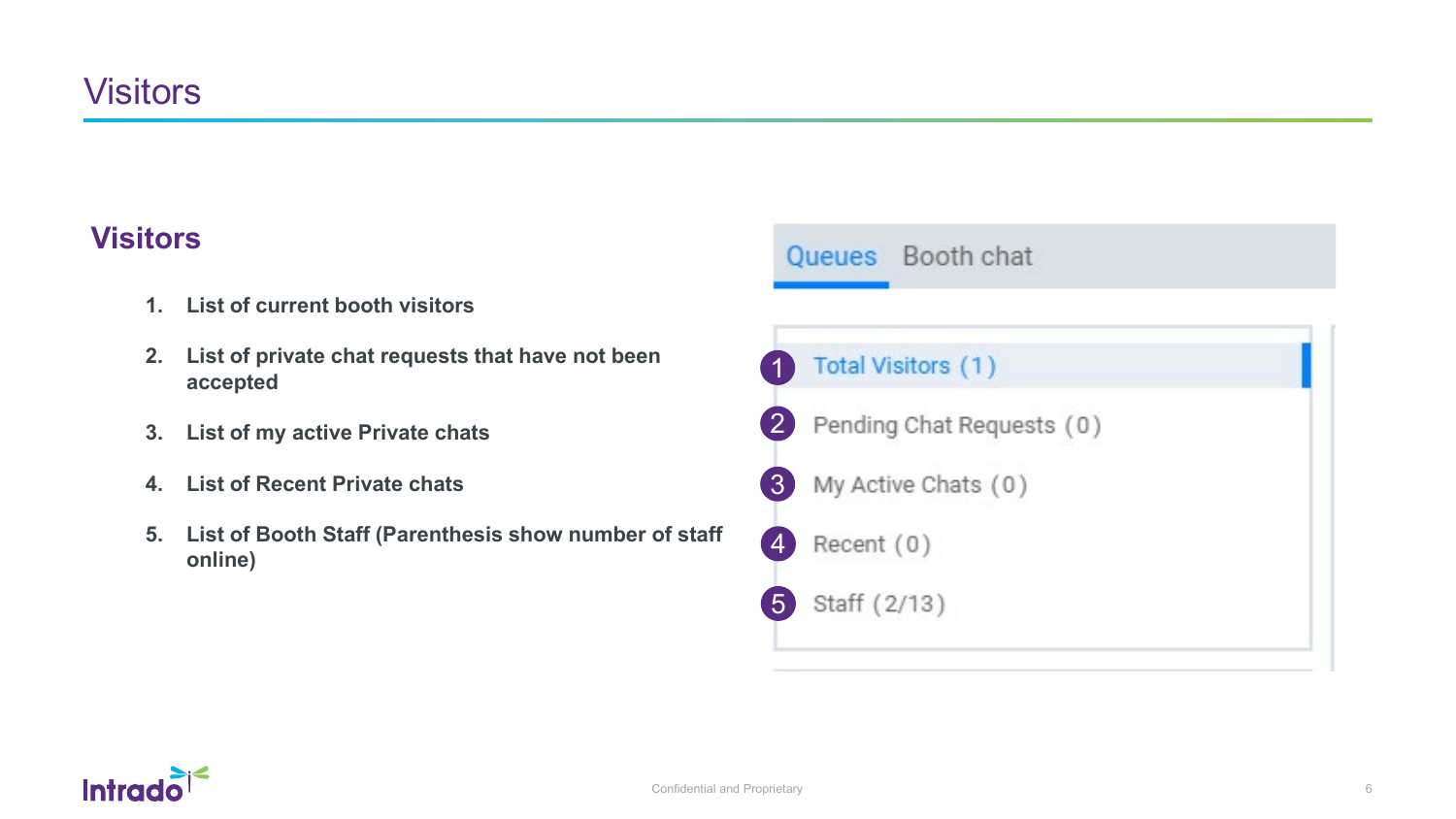#### **Rep Chat**

**The Rep Chat is a private chat for BOOTH STAFF ONLY. Attendees will not see anything entered in the Rep Chat.**

| Rep Chat                                   |                      |
|--------------------------------------------|----------------------|
|                                            | Meryl Shane:<br>hey! |
| Cameron McGaughy:<br>Thanks for your help! |                      |
| Enter Message Here                         |                      |
| m                                          | <b>SEND</b>          |

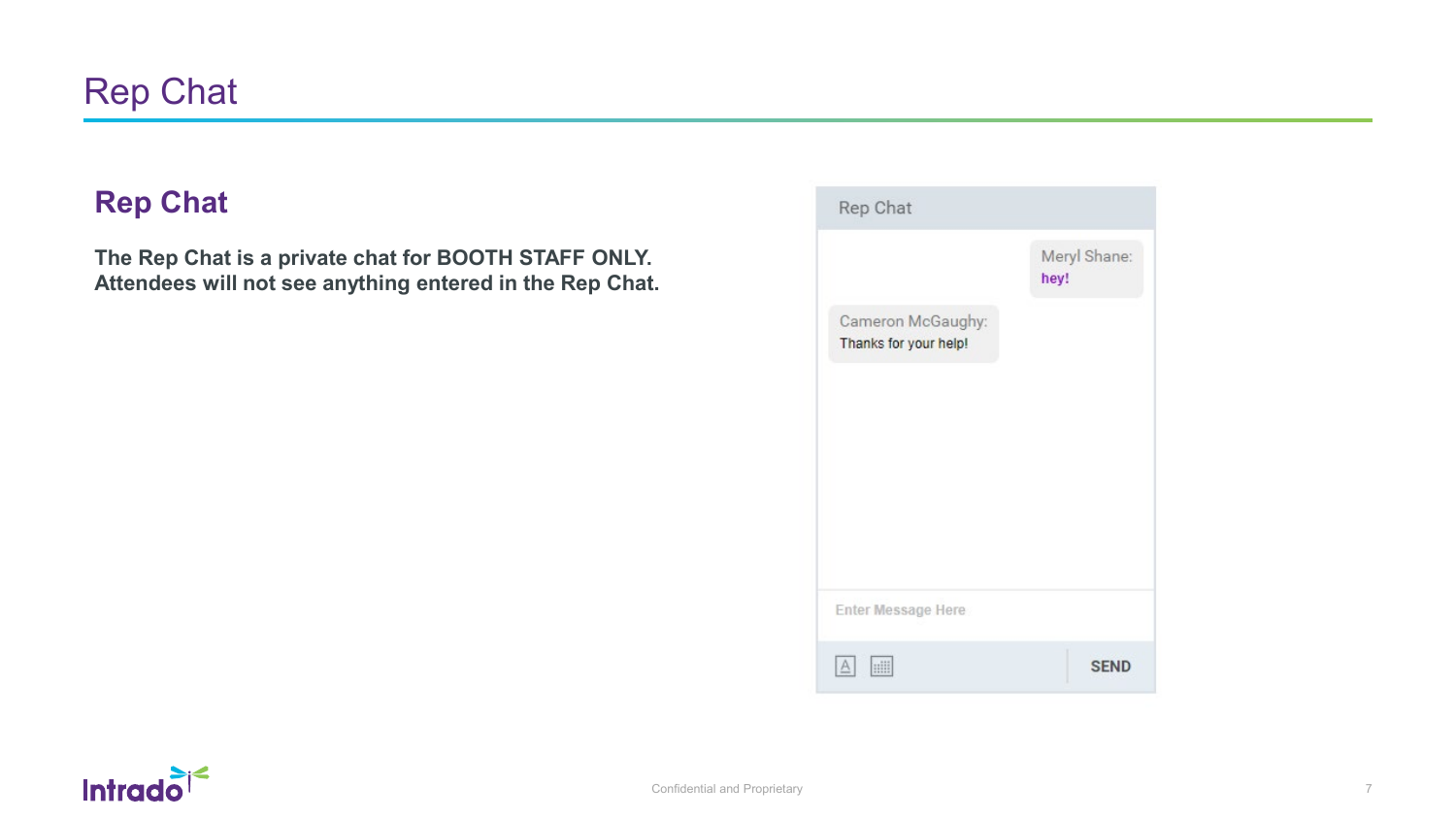## Private Chats

#### **Starting a Private Chat**

**You can start a private chat one of 2 ways.**

- **1. Click on the chat button next to the users name**
- **2. Click on the user, and then click the chat button to initiate a private chat**



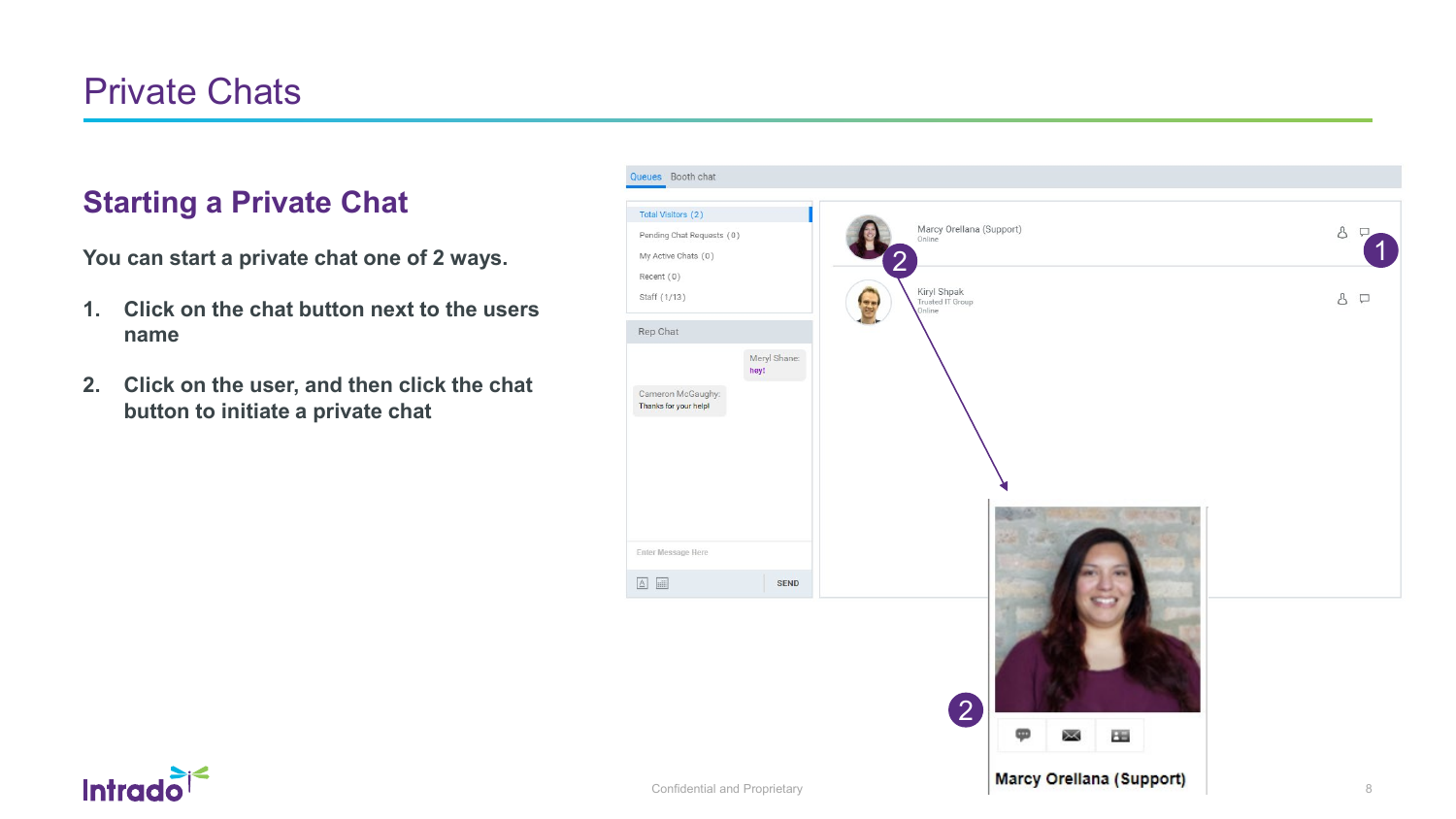#### **Booth Chat**

**The Booth Chat Tab allows you and participate in your booth's Group Chat.**

- **1. You still have access to your STAFF Booth Rep Chat**
- **2. Update your font face, color and size by clicking on the A under the message area**
- **3. Type any group chat messages and click send**



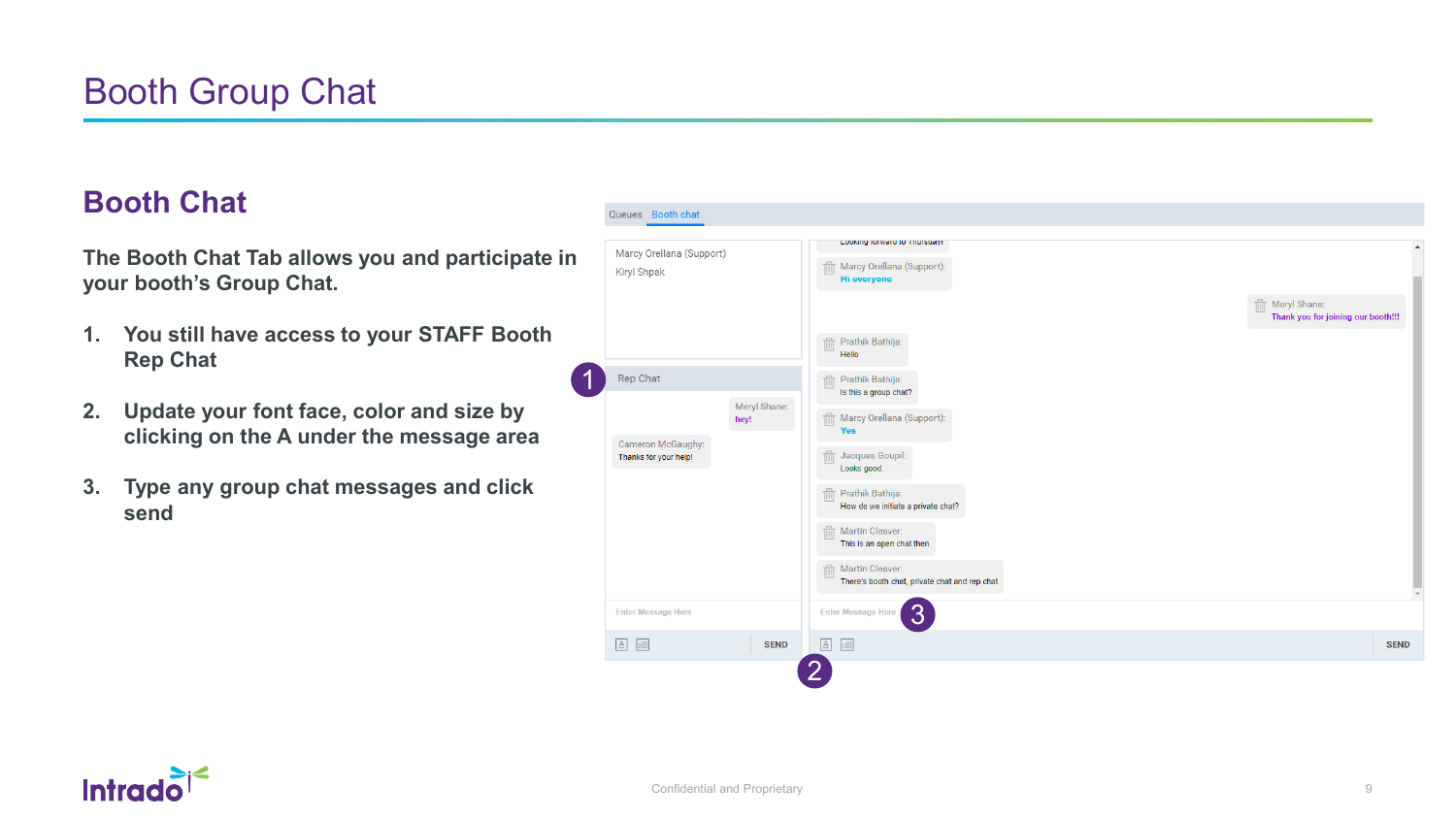#### **Staff Help**

**If you need help at any time during the live event, please click on the Help Desk in the top navigation and live staff will be available to assist you.**